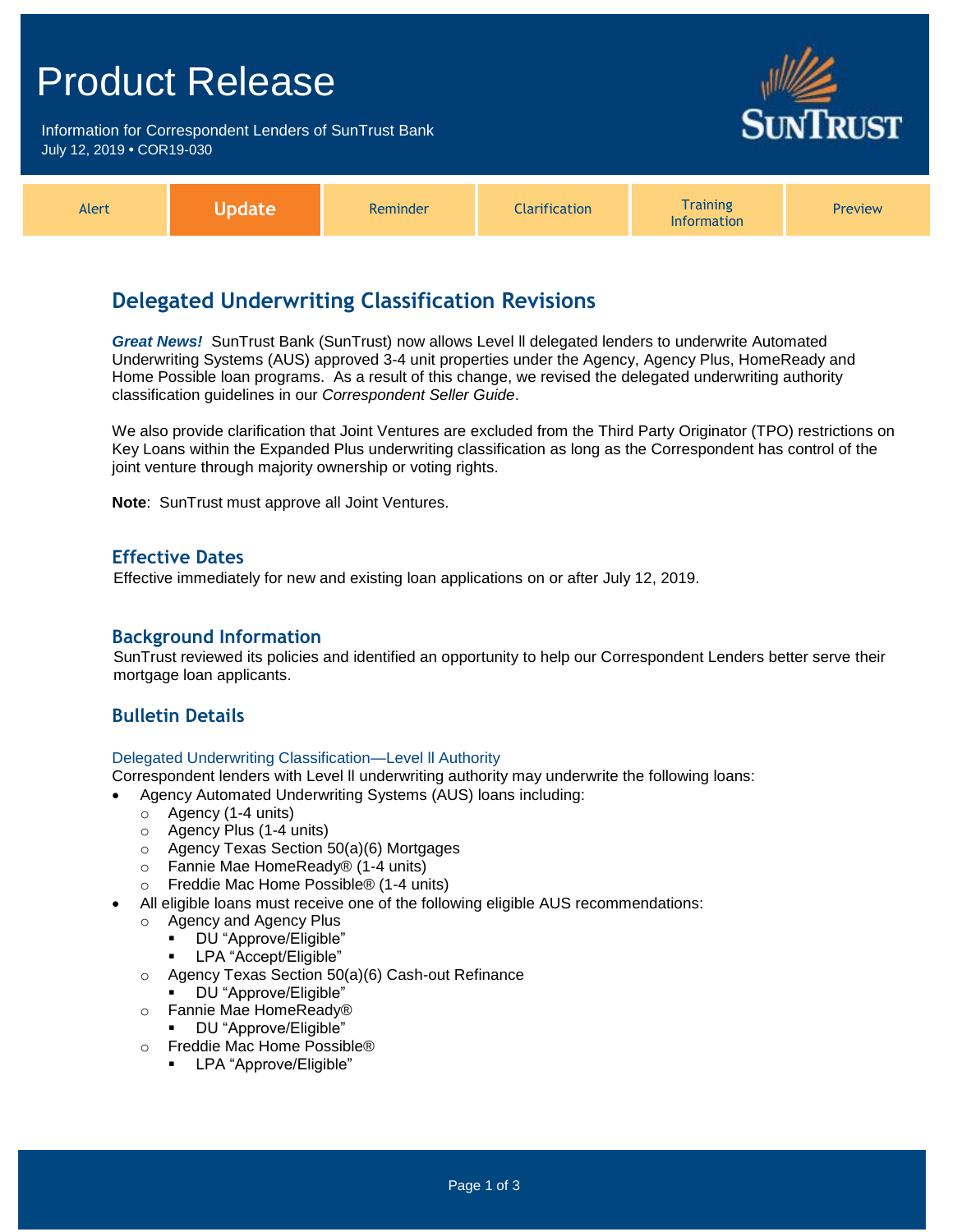# Product Release

Information for Correspondent Lenders of SunTrust Bank July 12, 2019 **•** COR19-030



## **Bulletin Details, continued**

#### Delegated Underwriting Classification—Level ll Authority, continued

- Ineligible loans include the following:
	- o Non-AUS (Manually Underwritten Transactions)
	- o Key Loan Program
	- o Jumbo Solution Second Mortgage Program
	- o Loans that receive a DU/DO "Refer with Caution" recommendation are not acceptable

#### Delegated Underwriting Classification—Expanded

- Correspondent lenders with Expanded underwriting authority may underwrite the following loans:
- All loans eligible under Level ll Authority
- Agency 1-4 units, non-AUS (Manually Underwritten Transactions)
- Fannie Mae HomeReady® 1-4 units, non-AUS (Manually Underwritten Transactions)

The following loans are ineligible with Expanded underwriting authority:

- Key Loan Program
- Jumbo Solution Second Mortgage Loan Program

#### Delegated Underwriting Classification—Expanded Plus

- Correspondent lenders with Expanded Plus underwriting authority may underwrite the following loans:
- All loans eligible under Expanded Authority
- Key Loan Program transactions meeting the following requirements:
	- $\circ$  Loan amount  $\lt$  = \$1,000,000
	- o 1-unit primary residence only (i.e., no second homes)
	- o Non-occupant co-borrowers are not eligible
	- o Short sale subject properties are not eligible
	- o TPO originated (regardless of any Third Party Amendment) are not eligible

**Note**: Joint Ventures are excluded from this restriction as long as the Correspondent has control of the joint venture through majority ownership or voting rights. Joint Venture approval is required by SunTrust.

The following loans are Ineligible with Expanded Plus underwriting authority:

- Jumbo Solution Second Mortgage Loan Program
- Key Loan Program transactions not meeting the above criteria (must be underwritten by SunTrust)

#### Revised Material

Click [Section 1.05: Underwriting](https://www.truistsellerguide.com/Manual/cor/general/1.05Underwriting.pdf) to review the revised material.

### **Former Guidelines**

Previously, Correspondent lenders with Level ll underwriting authority were not eligible to underwrite Agency loan program AUS approved 3-4 unit properties.